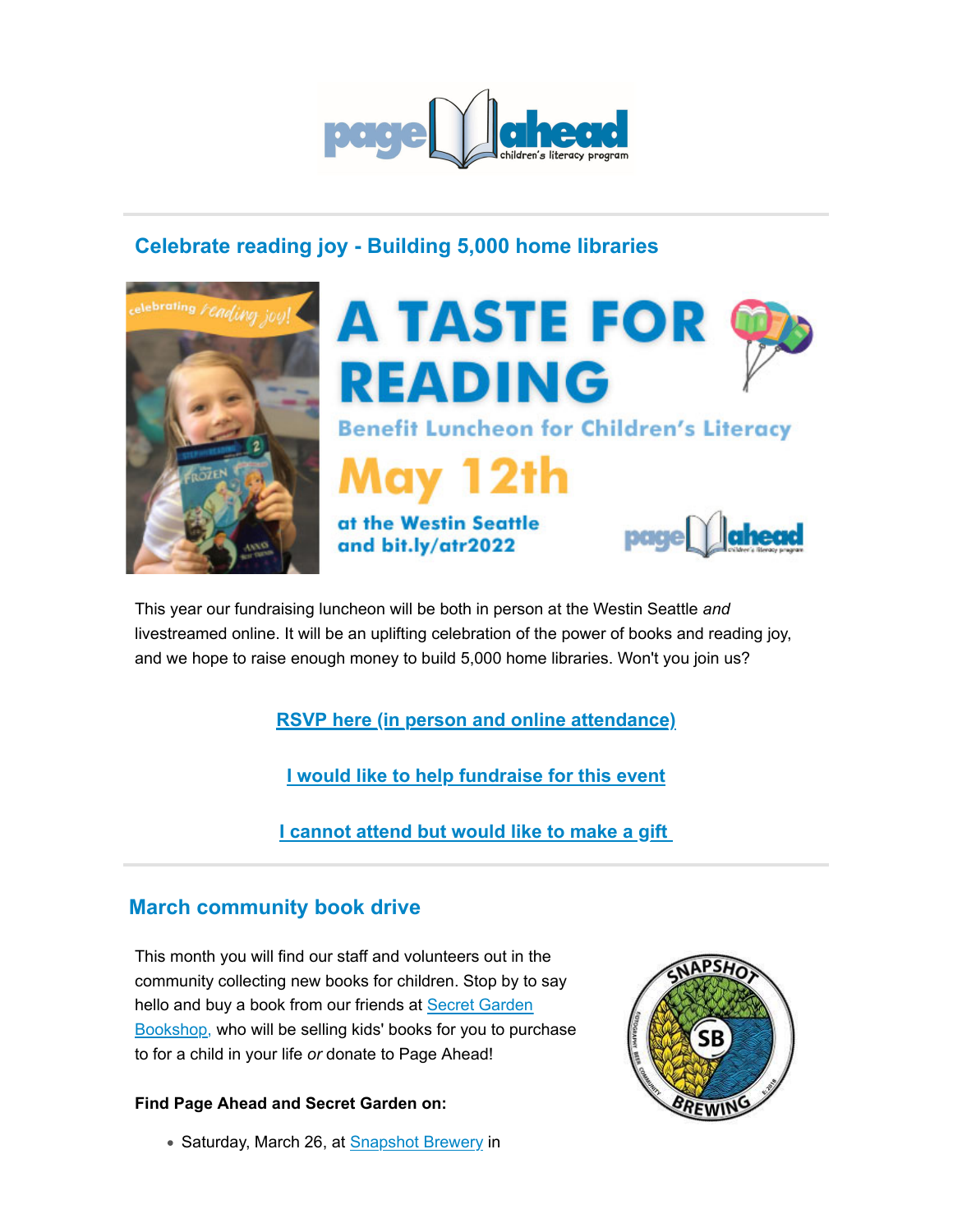Greenwood, 3 pm to 7 pm.

We hope to see you there!

## **Community spotlight: the Bamford Foundation**

We are delighted to announce that we have been selected to receive a generous grant from the Bamford Foundation to help fill the home libraries of more than 400 students in the Tacoma school district. We're grateful for the continued partnership of the Bamford Foundation as we grow Book Up Summer in Tacoma!



## **Help spread the word about Page Ahead!**



GreatNonprofits is honoring highly regarded nonprofits with their 2022 Top-Rated List, and Page Ahead needs your help to claim our spot.



If you've participated in Page Ahead programming or supported our work, your review might help someone else decide to get involved, too!

Post your review here and follow these directions: Step 1: Click on the five stars. Step 2: Write quick snippet of what you like best about Page Ahead or a good experience you've had with us. Step 3: Click "Post Review."

All content will be visible to potential donors and volunteers. It's easy and only takes 3 minutes! Won't you help us boost visibility for our work by posting a brief personal story of your experience with us?

### **Celebrating Women's History Month**

Celebrate stories of courage, perseverance, and audacity in honor of Women's History Month with children's book selections you can read with your child this month and beyond. **View our full list here!**

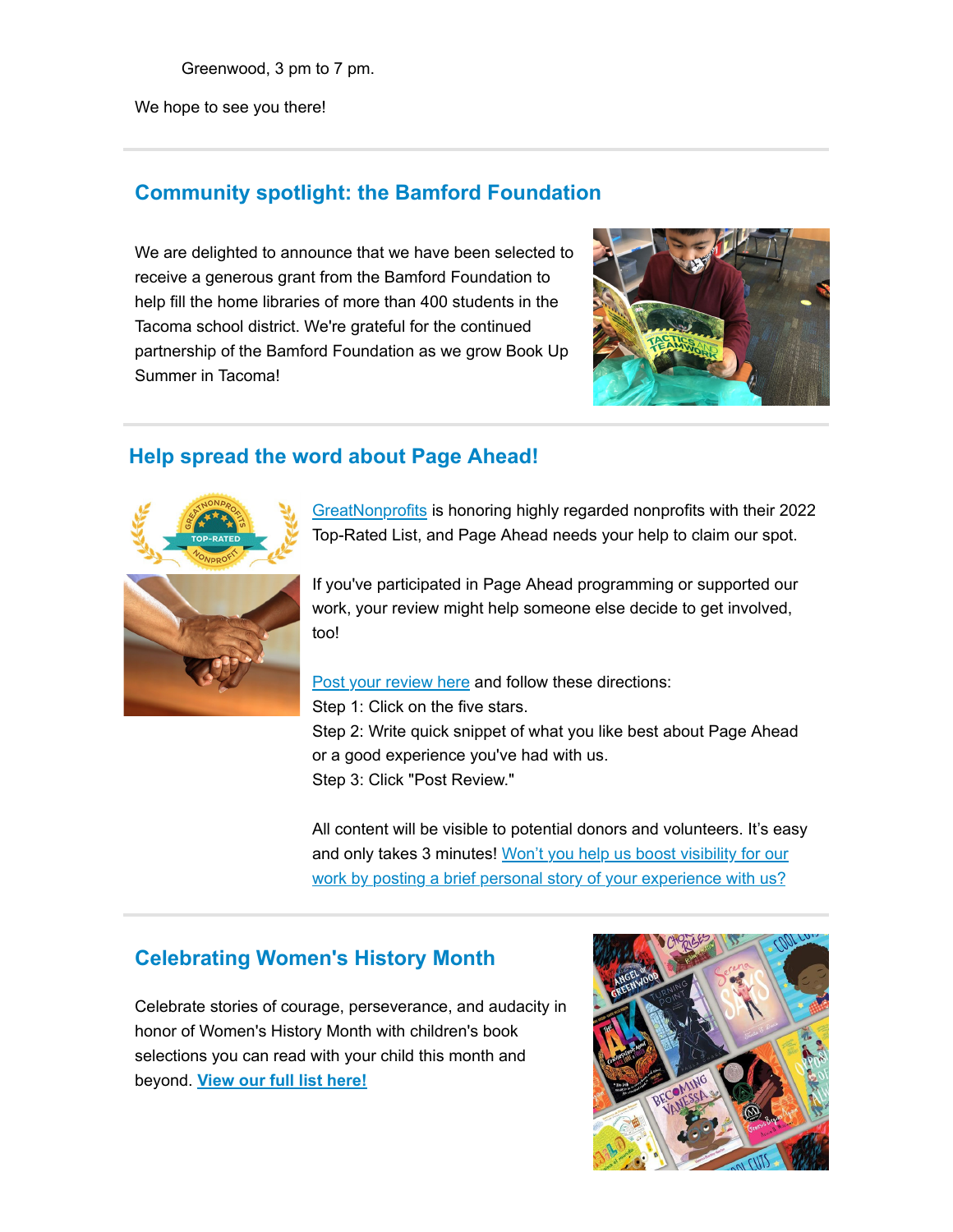## **School partner spotlight: Rural Resources Community Action's Northeast Washington Early Childhood Program**



This month we're featuring our partners at Rural Resources Community Action's Northeast Washington Early Childhood Program. For more than 50 years, this program has provided comprehensive services supporting children and families, which means they were already more than twenty years old when Page Ahead was founded!

This year, we're serving 126 preschoolers at seven different classrooms at four sites (Colville, Chewelah, Kettle Falls, and Newport) through these great partners with our Story Leaders program.

In fact, we just shipped this year's final round of Story Leaders books to all our partners, including our friends at Northwest Washington Early Childhood Program. Each book has an accompanying video (in both English and Spanish) demonstrating Story Leader's hear-andsay reading techniques for families, as well as reading guides and extension activities.

*"Families are thankful for the books. We had a family who had to move out of their home for safety reasons, leaving behind everything. These were the only books their child had. She was very appreciative."*

—*preschool teacher, Northeast Washington Early Childhood Program*



#### **Counting down to our 4 millionth book**



Since 1990, when we gave out our first books under the name Books for Kids, our donors have been instrumental in stocking kids' home libraries. That support has brought Page Ahead close to a big milestone: 4 million books given to kids who really need them!